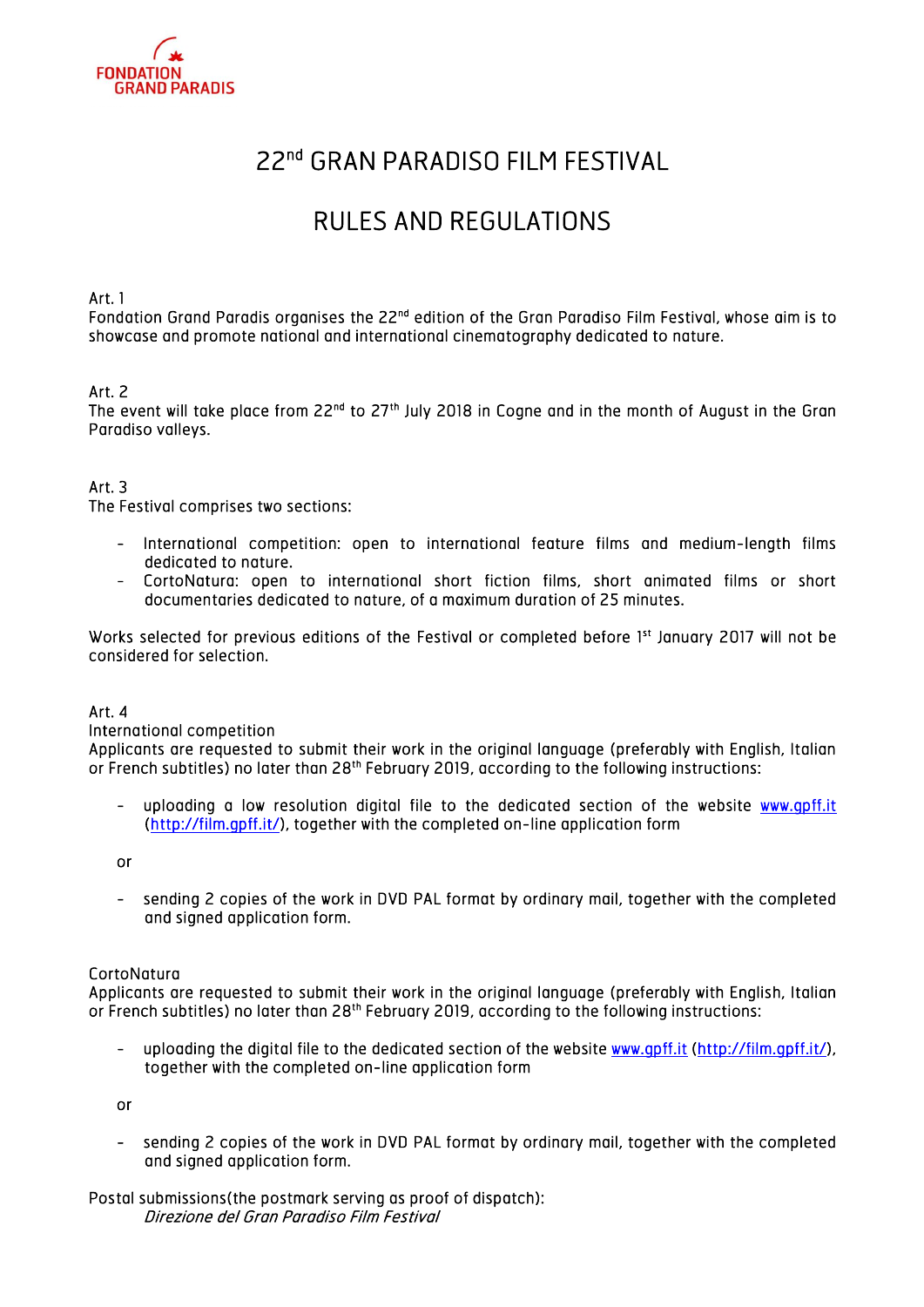

Fondation Grand Paradis Villaggio Cogne 81 11012 Cogne (Ao) – Italy

To complete the submission process, applicants of both sections are requested to send via email to info@gpff.it or to upload to the dedicated section of the website www.gpff.it (http://film.gpff.it) 3 high resolution set photographs (minimum 300 dpi) with representative images of the film. Authorisation for promotional use across the Festival network is implied. Failure to submit the photographs will result in the non-conclusion of the entry process.

The organising body cannot be held responsible for wrong data submitted by the compiler in the entry forms.

## Art. 5

Applicants might submit up to two works per section. Entry is free and does not imply any obligations or costs for the organising body other than those stated in the present rules and regulations. The Gran Paradiso Film Festival does not pay fees or taxes whatsoever for the screening of selected films.

## Art. 6

The Festival Direction, in collaboration with the Selection Committee, select the works according to their relevance to the main theme and on the grounds of artistic and technical merit. The determination of the selected films is final. The Festival Direction reserves the right to include out of competition films on the grounds of their artistic merit, even if not strictly pertinent to the main theme. Authors and producers will be promptly informed on the outcome of the selection process, in order to allow them to be present at the Festival. The official selection will be published on the Festival website www.gpff.it/en, following the presentation press conference.

#### Art. 7

Selected entrants for the *International competition* and *CortoNatura* will be requested to ship a copy of the submitted work in digital format at maximum resolution, in its original language without subtitles, to the submission address by immediate return of post and compulsorily in the digital format indicated in the selection letter. Shipment costs must be paid by the entrant. In case the organisation of the Gran Paradiso Film Festival will not receive, within the undelayable deadline indicated in the selection letter, the video of the film in the digital format indicated, the Festival Direction reserves the right to rule out the selected work from the competition (unless proven certification of the actual shipping of the material).

Failure to comply will result in the exclusion from the competition. Upon request, the organising body will return the copies after the conclusion of the event.

Short films selected for the *CortoNatura* section will be screened to the audience in their original language without subtitles. Subtitled or dubbed films will be ruled out from the competition.

The compiler of the entry form of every work must provide a constantly reachable contact qualified and informed about the technical and digital material that has to be sent to the Organisation in case of selection.

The authors of the selected works will be required to submit the following documents. Authorisation for promotional use of the latter across the Festival network is implied.

For the International competition section:

- High resolution trailer of a maximum duration of 5 minutes
- Film synopsis in Italian, English or French
- Biography and filmography of the author in Italian, English or French
- Dialogue transcript and interviews in the original language (subtitling is provided by the organising body) and a separate file with Italian subtitles, if already existing.

For the CortoNatura section: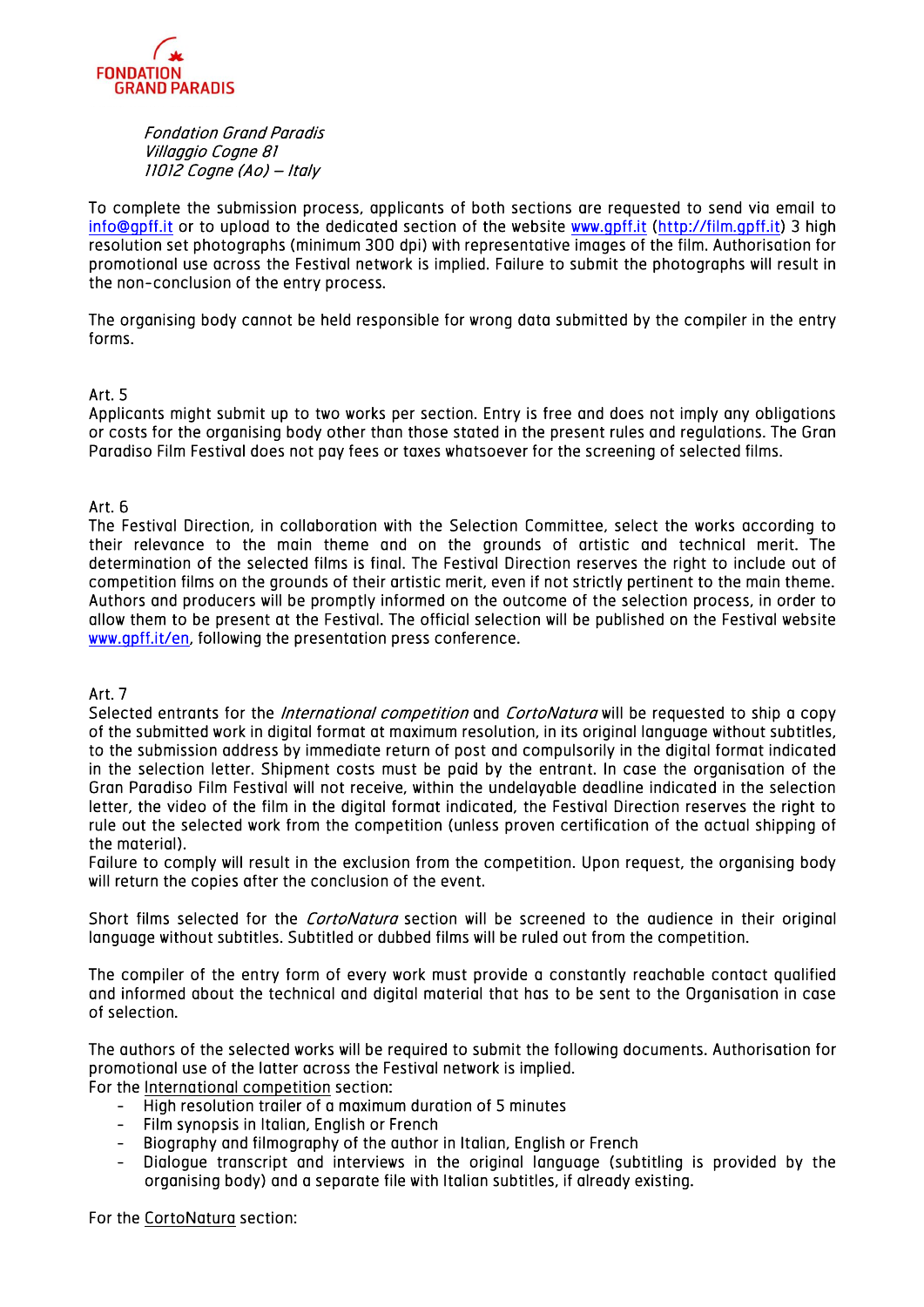

- Film synopsis in Italian, English or French
- Biography and filmography of the author in Italian, English or French

## Art. 8

Admission to the Festival implies the consent granted to Fondation Grand Paradis to use fragments of the work of a maximum duration of 3 minutes (10% of the total running time for short films) for web publishing or television broadcasting of promotional clips.

## Art. 9

The authors, producers and distributors of works selected for the XX edition of the Gran Paradiso Film Festival are invited to show the Festival logo and to mention the awards received (if applicable) in their opening credits sequence, as well as on promotional material, either printed or published on the web. Applicants can request the Festival logo by writing to the organising body.

Compilers of the entry forms of the selected films are required to inform the organisation of the Gran Paradiso Film Festival about contingent changes occurred in the period of time between the submission and the selection on the subject of:

prizes or awards received by the film

in case the film was indicated as Italian, European or World premiere, the occurred screening of the film in other festivals or events.

## Art. 10

The Gran Paradiso Film Festival has two juries who assign the awards to the selected films and shorts: the Technical Jury and the Jury of the Audience.

The Technical Jury is composed of experts with scientific and filming skills.

The participation to the Jury of the Audience is free upon registration.

The selected works in the *International Competition* and *CortoNatura* compete for awards and honorable mentions.

The total value of the prizes Is 9.000 EUR, 3.000 EUR of which assigned by the Technical Jury and 6.000 EUR by the Jury of the Audience.

The main prize is the "Stambecco d'Oro Trophy", worth 5.000 EUR assigned by the Jury of the Audience to the best selected feature film.

The Festival organisation reserves the right to award prizes not indicated in this Rules & Regulations. Any other acknowledgements or special mentions will be awarded at the discretion of the Technical Jury.

The jury's decisions are final.

Selected works for *the International Competition* will be presented to the technical jury in their original language. Public screenings will be subtitled in Italian (see art. 7). Selected shorts for the CortoNatura section will be screened in all venues in their original language without subtitles.

The proclamation of the winners and the award ceremony will take place during the closing evening of the Festival. The *Stambecco d'Oro Trophy* shall be conferred exclusively to the winner - the film director or anyone acting on his or her behalf - attending the award ceremony. Should the latter condition not be met and for any other award conferred by the Festival Juries, winners will be notified by email and will receive an award certificate in electronic format.

#### Art. 11

The screening schedule is determined by the Festival organisation.

Art. 12

Applicants relieve the organising body from any responsibility regarding a third party's claim on intellectual property rights or the violation of any other right. They grant to have permission to use